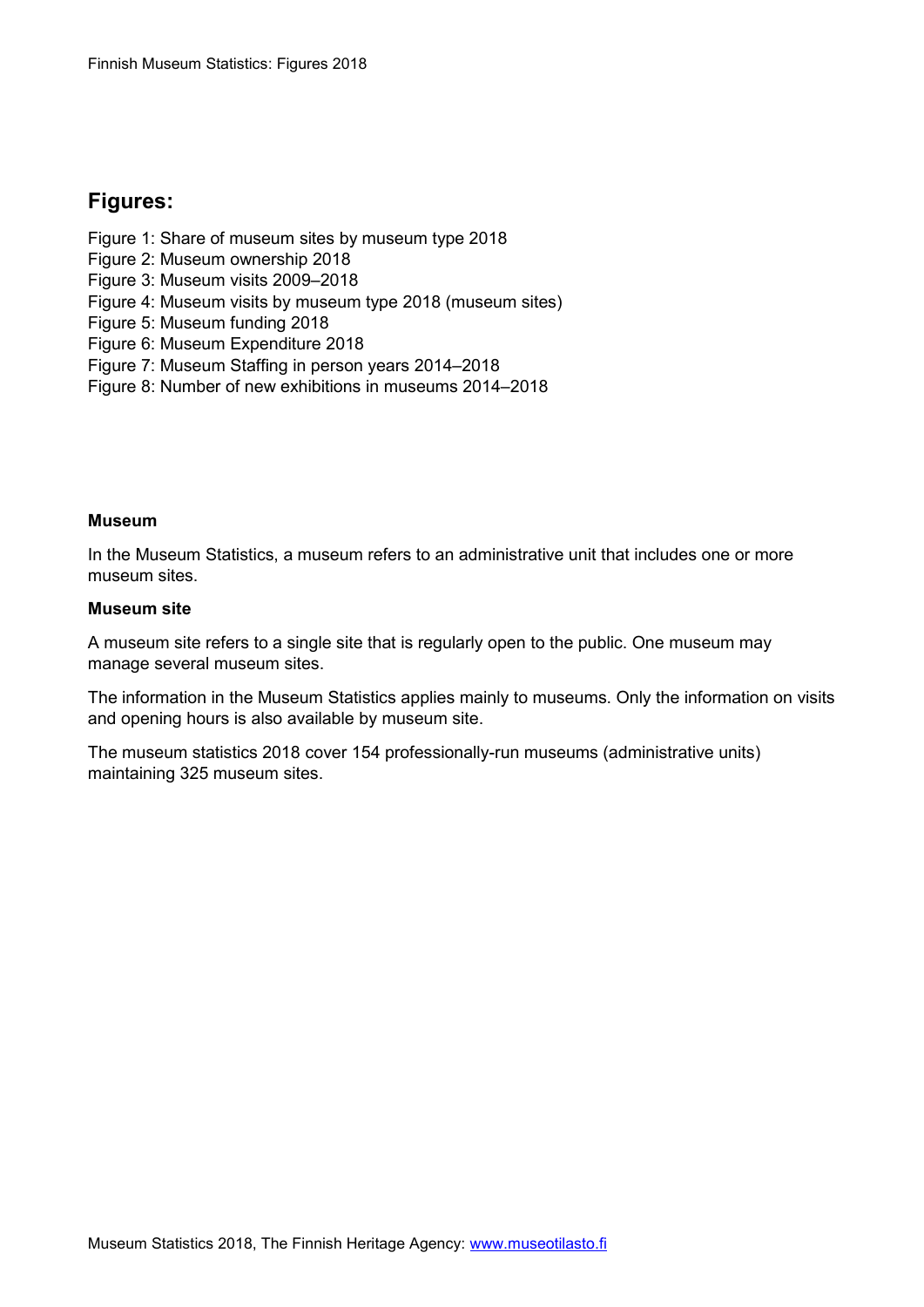

**Figure 1: Share of museum sites by museum type 2018**

**Figure 2: Museum ownership 2018**

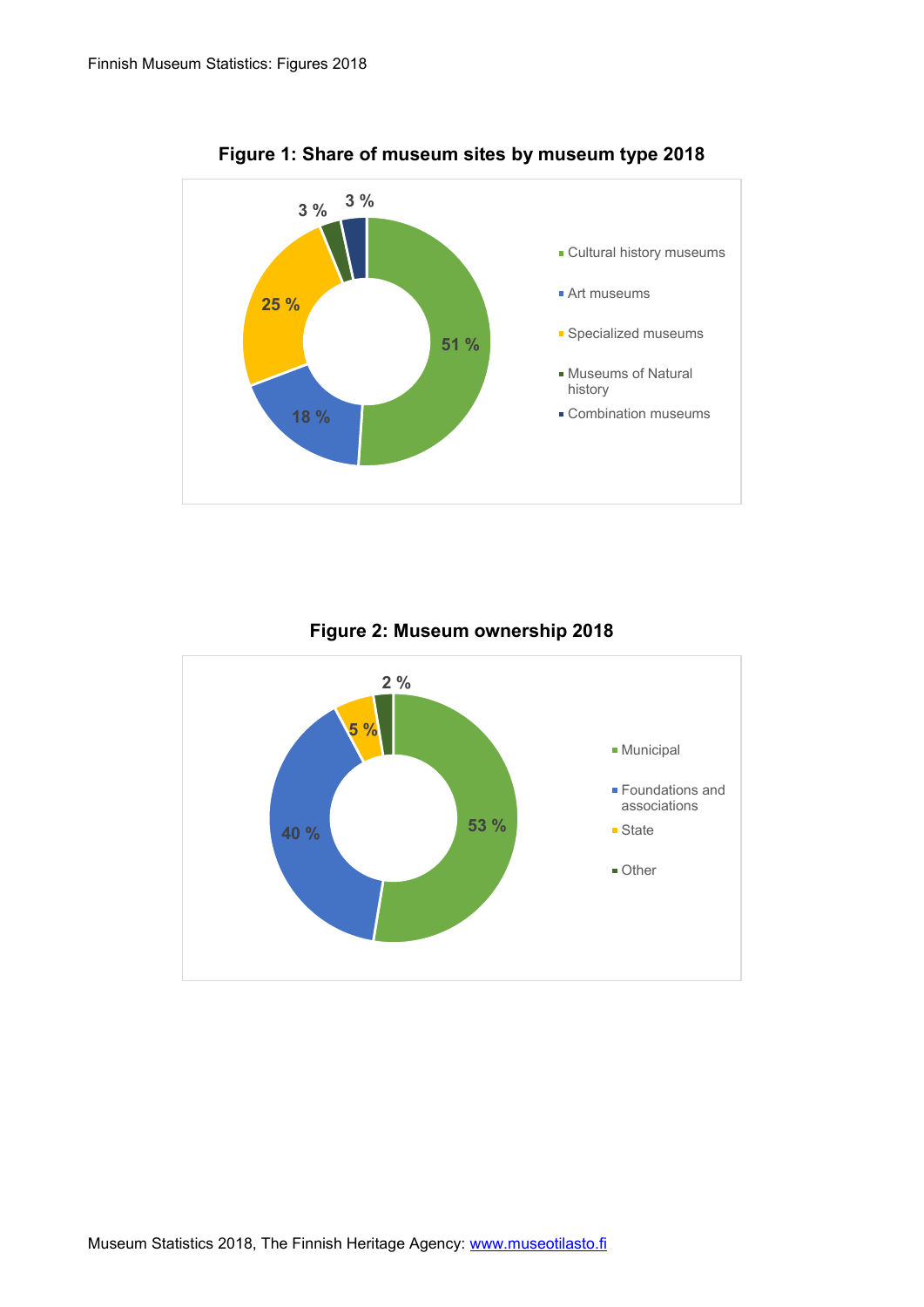

**Figure 3: Museum visits 2009–2018**

**Figure 4: Museum visits by museum type 2018 (museum sites)**

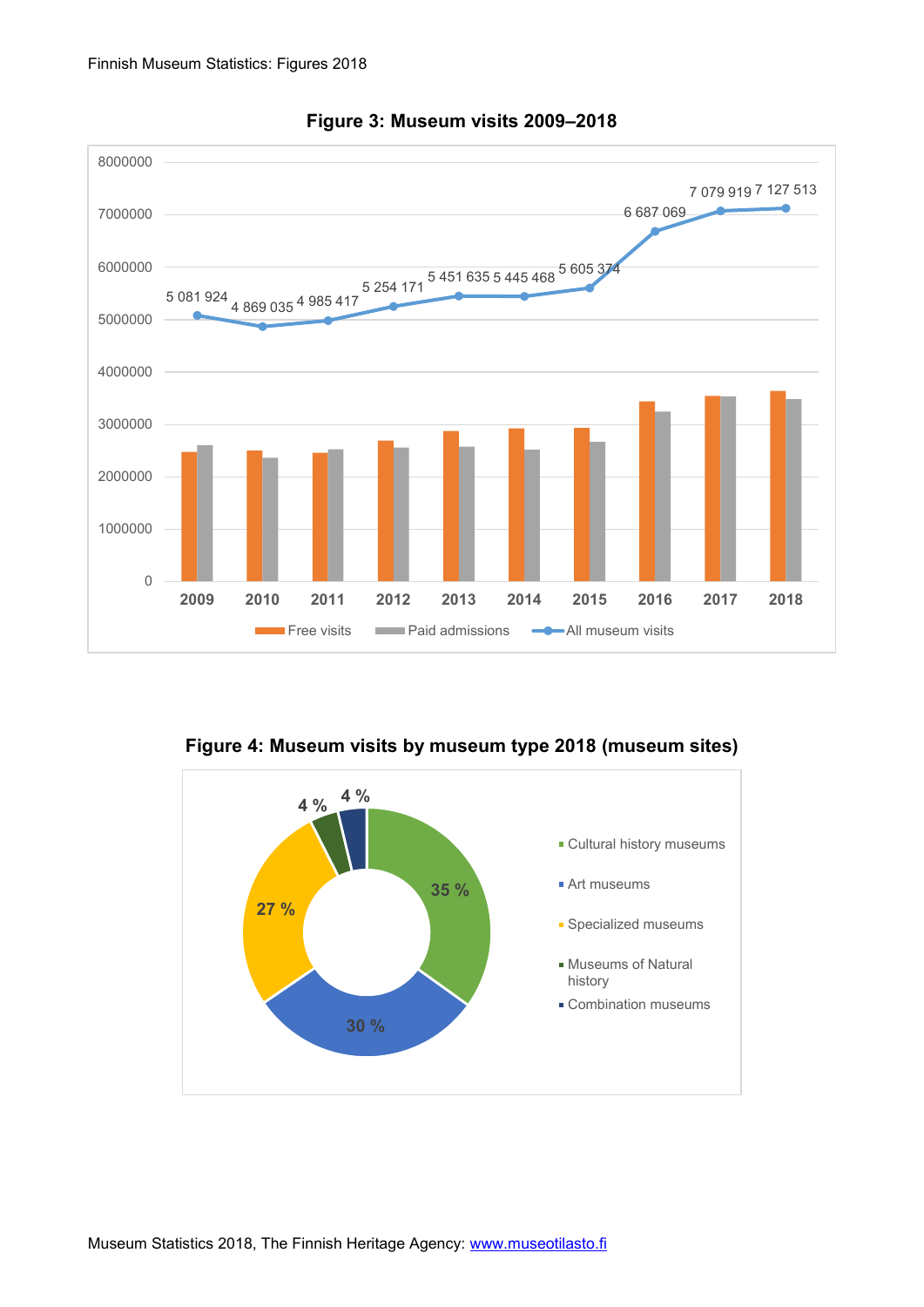



## **Figure 6: Museum Expenditure 2018**